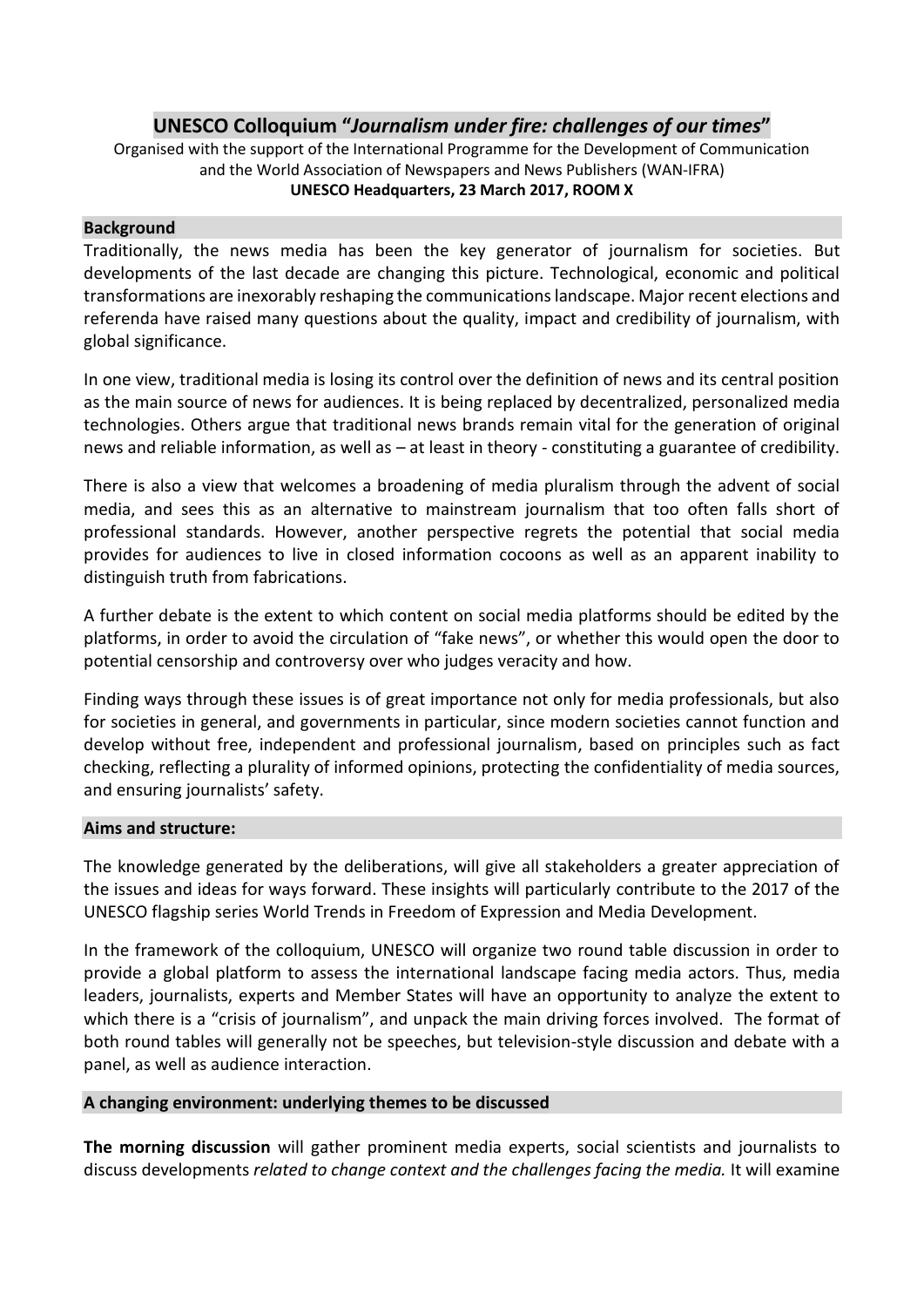the reasons that some audiences reject quality journalism, choosing unreliable sources instead. Also interrogated will be why some media falls short of professional standards and itself promotes unverified information for particular agendas. The speakers will also put forward ideas of what media professionals could do to regain audience trust. In particular, the following themes will be examined:

- 1. identity politics and representative democracy;
- 2. polarization and its impact on communications;
- 3. quality journalism as a public good;
- 4. commercial pressures and the sustainability problems of traditional media
- 5. credibility, information and sustainable development

**The afternoon discussion** will be opened by the UNESCO Director General and will gather prominent journalists, as well as representatives of media development organizations and of social media networks, to discuss the extent to new players, including active audiences for good and ill, impact on global and national media and news agendas. It will address such issues as social network companies, how algorithms affect news on their networks and the issue of audience fragmentation and information bubbles. In particular, the following themes will be examined:

- 1. social network companies and producers of "fake news"
- 2. algorithmic personalization and spam "bots"
- 3. media education and information literacy programs

## **Participants and stakeholders - up to 250 participants**

- Representatives of UNESCO Member States
- Representatives of news organizations
- Civil Society, academia & professional associations

The colloquium will be held at UNESCO Headquarters within the framework of the *La Presse en Liberté* week of 22 to 29 March 2017, which includes a series of round tables on topics related to press freedom related and an exhibition of original front pages of newspapers' first editions. It is coorganized by UNESCO together with the Permanent Delegation of Switzerland to UNESCO and the Permanent Delegation of France to UNESCO, with the support of the IPDC.

The event is organized with contributions from the Ministry of Foreign Affairs of Finland, the Ministry of Foreign Affairs of Lithuania, the Ministry of Foreign Affairs of Latvia, and the Ministry of Foreign Affairs of the Netherlands.

## **Draft Programme - 23 March 2017, Room 10**

## **Morning Round Table 9:30 a.m. – 13:30 p.m.** Panel 1 - Rise of identity politics as a challenge to representative democracy

Panel 2 - Media challenged - business models and new technologies

# **Afternoon Round Table**

**14:30 p.m. – 18:00 p.m.**  Panel 3 – A crisis of audience identity: social networks, computer generated misinformation, and "fake news"